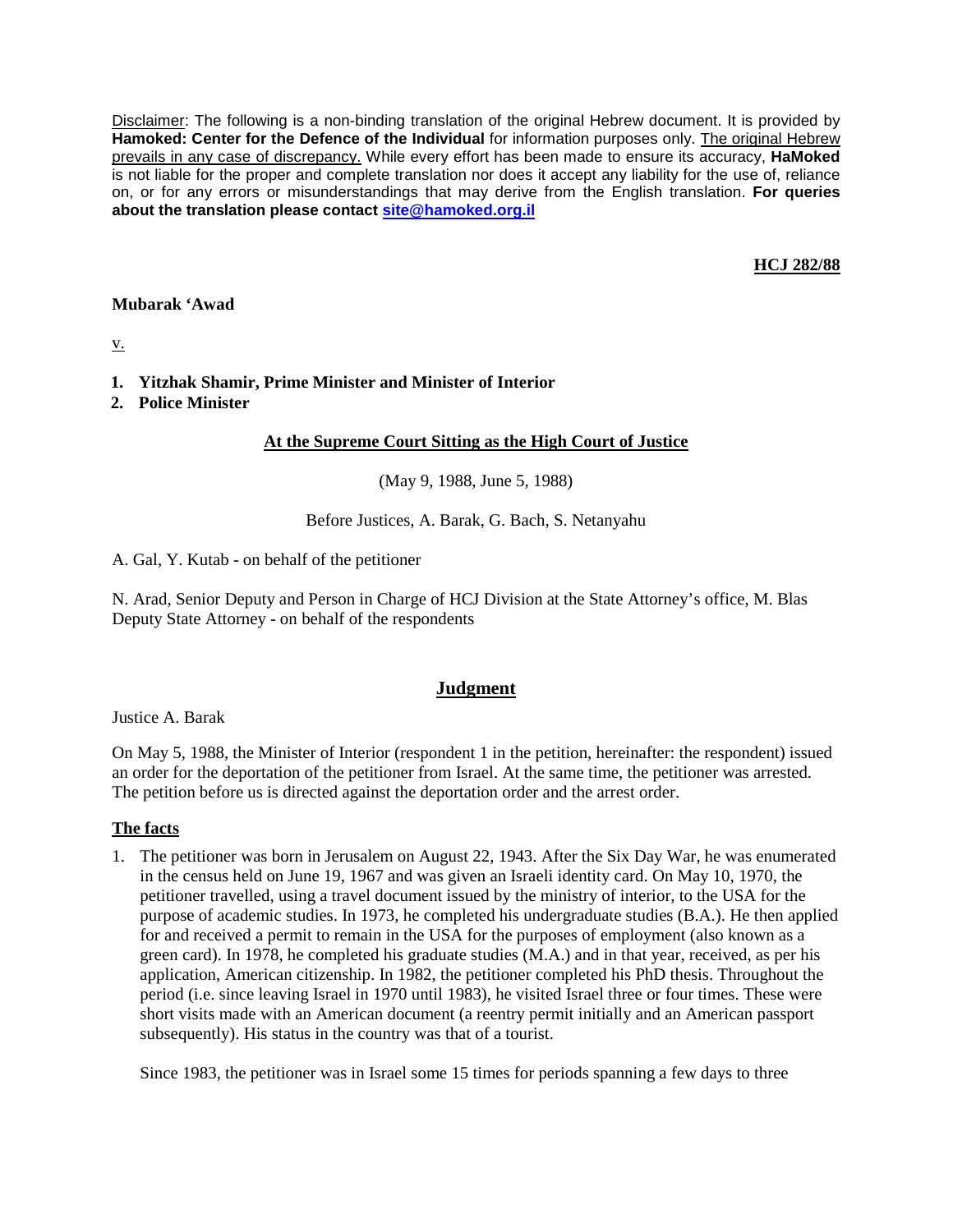months. In all of these cases, the petitioner used an American passport to enter Israel. In 1984, the petitioner married a woman, a resident and citizen of the USA. The wedding took place in Israel.

- 2. On May 18, 1987, the petitioner contacted the ministry of interior requesting to replace his worn out identity card with a new one. His request was denied (on July 20, 1987). The reasoning for this decision was that the petitioner – who was in the country pursuant to a tourist visa – ceased to be an Israeli resident. The petitioner's last entry into Israel was on August 21, 1987 and the visa that was granted to him upon this entry expired on November 20, 1987. About a month prior to the expiry of this visa (on October 22, 1987), the petitioner applied to have his visa extended for six months. His application was denied (on October 30, 1987). The refusal letter stated that the visa would expire on November 20, 1987 and that the petitioner was to leave the country no later than that date. Since then, the petitioner has been present in Israel without his visa being extended. As stated, on May 9, 1988, some six months after the visa expired – the Minister of Interior ordered the petitioner's deportation from Israel. The reason for this was that during the time he spent in Israel, and particularly recently, while, according to the Minister of Interior, illegally present in Israel, the petitioner has been openly and intensively engaged in activism against Israeli control of the Judea, Samaria and Gaza Areas. The petitioner, according to the Minister of Interior, openly encouraged residents of the Areas to commit civil disobedience as expressed, *inter alia*, in breaking the law, disobeying the instructions of the administration and not cooperating with the administration. According to the respondent, the petitioner's actions go beyond this. In any case, the petitioner's open actions, which he does not deny, particularly those carried out against the backdrop of recent events, suffice to justify non-issuance of a visa and issuance of an order for the deportation of the petitioner from Israel.
- 3. In 1983, the petitioner published a book in Arabic and English entitled Non-Violent Resistance: A Strategy for the Occupied Territories. In January 1985, the petitioner established an institution, which he heads, in Jerusalem: The Institution for the Study of Non Violence. There are different versions as to the essence and worldview of the institution. The petitioner claims that he opposes Israel's control of the "held territories" but calls for action against it only by non-violent means. The petitioner noted methods of non-violent struggle such as a boycott of products, refusal to work in Israeli workplaces, refusal to pay taxes or fill out forms, yet, all these acts of resistance are to be carried out, according to the petitioner's worldview, on one condition: no act of physical violence is to be committed. The petitioner espouses the sovereign existence of the State of Israel along with the sovereign existence of a political entity for the Palestinians and the two states, according to his doctrine and opinions will live in peace and acceptance. The petitioner went so far as saying, on Israeli television (in early April) that:

One has to arrive at full reconciliation, including negotiations with the refugees regarding compensation for their abandoned property and to turn over a new leaf in the relationship between the Jewish people and the Palestinian people.

The petitioner believes he is one of the moderates among Palestinian leaders. According to his principles, "violent reactions such as stone and Molotov cocktail throwing, which presently occur in the 'held territories' should be rejected and more violent actions all the more so." Conversely, "Yossi" who works for the Israel Security Agency's counter terrorism and insurgency division in the areas of Jerusalem, Judea and Samaria and whose affidavit was attached to the respondent's response notes that "the alleged moderate image the petitioner attempts to create for himself is no more than a facade which does not correspond to his real ambitions." According to "Yossi", the petitioner's political goal is "the liberation of the Areas from Israeli rule and thereafter the establishment of a binational Palestinian Israeli state which is to have a Palestinian character." According to "Yossi"'s version, the petitioner preaches for civil disobedience and calls and preaches for, *inter alia*, a boycott of Israeli products and services, refusal to pay taxes, organized abandonment of workplaces in Israel,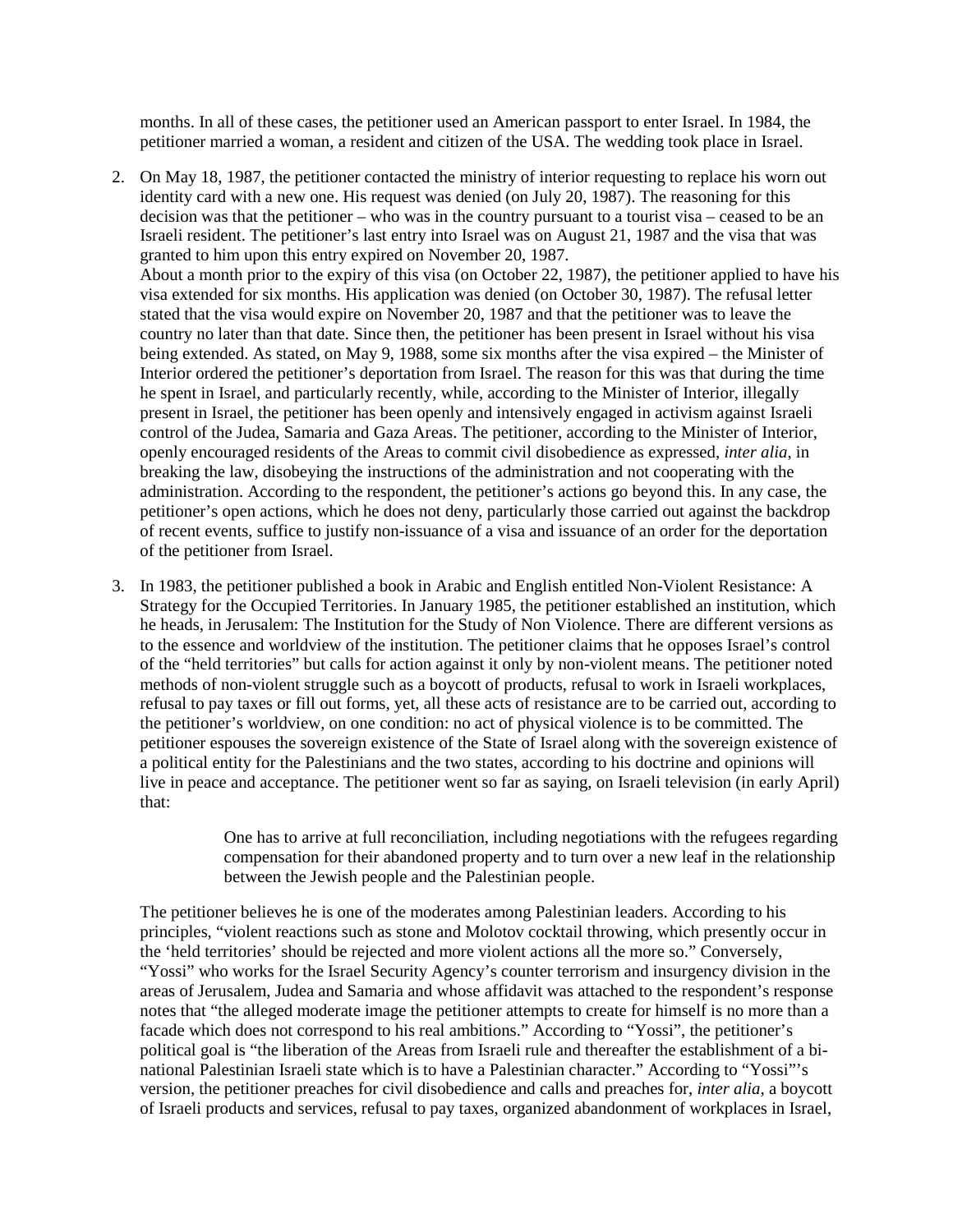non-carrying of identity cards, boycott of collaborators and other such actions. Initially, the petitioner's actions did not reverberate among the Arab public. Ever since the beginning of the uprising in the Areas in December 1987, his ideas began to be expressed in public announcements issued by the uprising headquarters and as a result, in real actions taken by residents of the Area on the ground. These actions are, *inter alia*, laborers from the Areas refraining from going to work in Israel, non-payment of taxes, resignation of police officers, attacks on collaborators, calls for the resignation of mayors and more. "Yossi" notes that "the petitioner himself took part in the publication of announcements which included, *inter alia*, a call for violent and hostile actions against the state on the part of residents of the Area." In "Yossi"'s opinion, the petitioner's actions these very days constitute a substantive breach of security and public order and his ideas and goals have an immediate effect on events in the Areas. The petitioner's continued presence in Israel constitutes a substantive breach of security and public order." This opinion by "Yossi" guided the respondent when ordering the petitioner's deportation from Israel.

## **The legal argument**

- 4. Petitioner's counsel's line of argument is as follows: once the law, jurisdiction and administration of Israel were applied to East Jerusalem and the surrounding area, the residents of East Jerusalem, petitioner included, attained a special status. This status grants him "quasi citizenship" or "constitutional residency". The Minister of Interior may not revoke this status of residents of East Jerusalem. The Entry into Israel Law, 5712-1952 does not at all apply, as East Jerusalem residents did not obtain their special status pursuant to the Entry into Israel Law and a power granted pursuant to this law cannot revoke this status. Thus, the petitioner has been and remains a resident of Israel and must not be deported from it. Alternatively, even if the special status of East Jerusalem residents were revocable, indeed the conditions for such have not been met. These conditions originate in English common law or international customary law and according thereto, the petitioner continues to be a resident of Israel for all intents and purposes. As another alternative, counsel for the petitioner claims that the petitioner is not to be deported even according to the Entry into Israel Law, since in the circumstances of the matter, he has not lost his residency and it remains intact. In any case, the Minister of Interior did not take the petitioner's case into consideration nor heard his arguments. True, according to the Entry into Israel Regulations 5734-1974, a permit for permanent residency expires if the holder of the permit settles in a country other than Israel. The regulations also stipulate what constitutes settlement in a country other than Israel (Regulations 11(c) and 11a). However, petitioner's counsel believes that these regulations are invalid since they exceed the power to enact secondary legislation granted to the Minister of Interior under the Entry into Israel Law. Finally, the deportation order is unacceptable as it was issued for inappropriate political reasons and discriminates against the petitioner. The deportation order is extremely unreasonable and hence must be revoked.
- 5. Respondent' counsel's arguments are as follows: with the application of Israel's law, jurisdiction and administration to East Jerusalem, the residents of East Jerusalem became permanent residents and they reside in Israel permanently pursuant to the provisions of the Entry into Israel Law. Under Regulations 11(c) and 11a of the Entry into Israel Regulations, the petitioner's permanent residency permit expired once he left Israel and settled in the USA. It was found that since the petitioner's permanent residency permit expired in November 1987, the petitioner has been present in Israel without a permit. These circumstances give rise to the Minister of Interior's power to deport him from Israel. This power is being lawfully exercised in the circumstances of the case, in view of the petitioner's activism.
- 6. This legal front raises three major difficulties: first, whether the Entry into Israel Law applies to the petitioner's permanent residency in Israel; second, whether the Minister of Interior is empowered to deport the petitioner pursuant to the Entry into Israel Law, if the same applies; third, whether the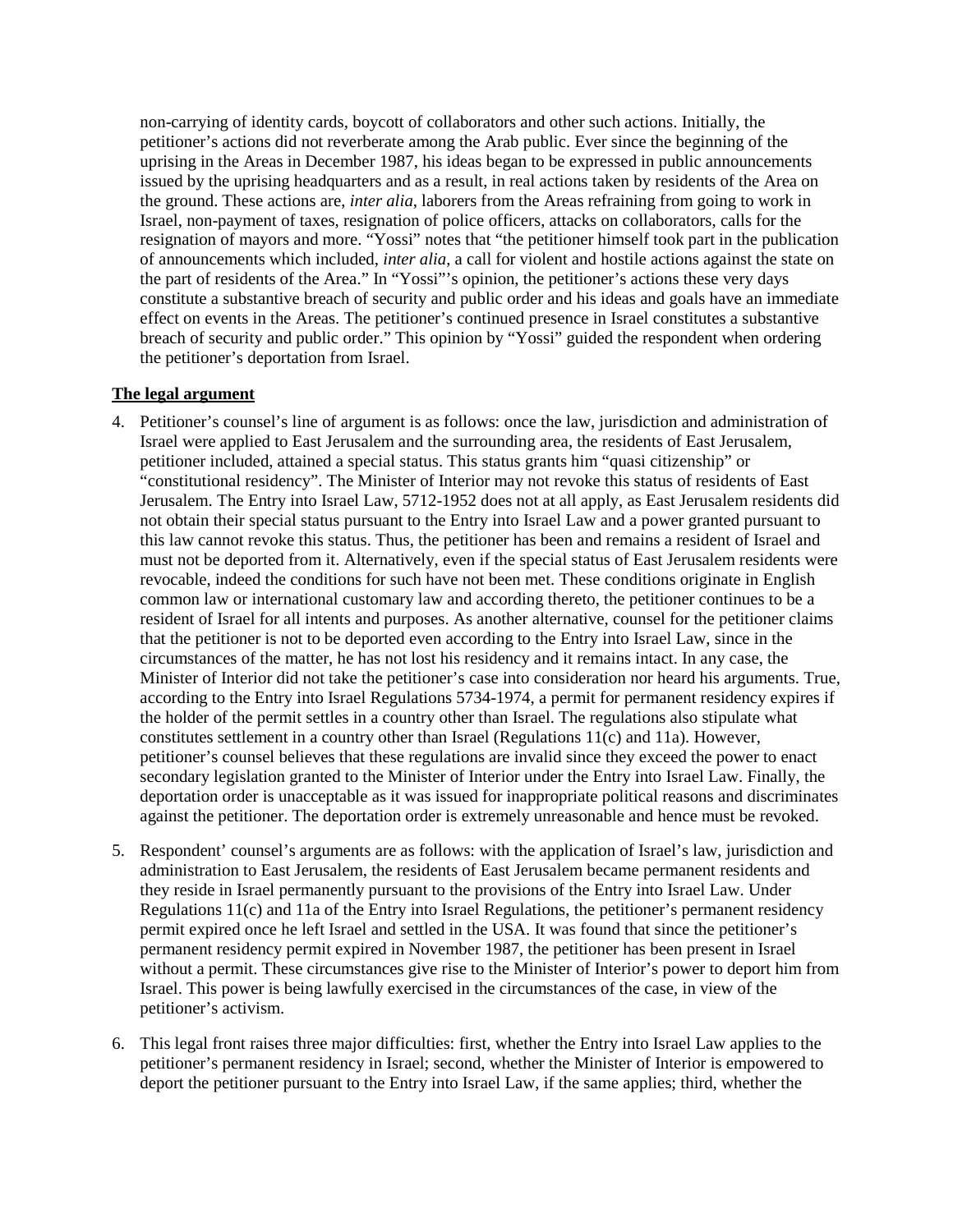power to deport was lawfully exercised. Each of these difficulties gives rise to secondary difficulties. We begin with the first question.

### **The application of the Entry into Israel Law**

- 7. Sec. 11b of the Law and Administration Ordinance, 5708-1948 stipulates that: "the law, jurisdiction and administration of the state shall apply to any territory of the land of Israel which the government sets forth in an order." In the Law and Administration Order (No. 1) 5727-1967, the government set forth that "East Jerusalem" is a territory of the land of Israel wherein the law, jurisdiction and administration of the state apply. This determination created an integration of the area and its residents into the law, jurisdiction and administration system of the state. East Jerusalem was united with Jerusalem. This is the significance of the annexation of East Jerusalem to the state and its becoming part thereof (HCJ 283/69 [1] p. 424). With the application of the law, jurisdiction and administration, synchronicity was created between the state's law, jurisdiction and administration and Jerusalem and those who dwell therein. On some issues, this synchronicity gave rise to particular difficulties (see, for example, Prisoner Petition 687/69 [2]). There was a need for special arrangements to create a smooth transition of Israel's legal regime. For this purpose, the Law and Administration Law 5728-1968, later turned into the Law and Administration Law [incorporated version] 5730-1970) was enacted. It regulated particular problems related to license granting, the status of companies, certain occupations, the application of the Absentee Property Law 5710-1950, and other such issues regarding which special provisions were necessary in order to incorporate East Jerusalem and its residents into the state. In most other matters, there was no need for any coordinating arrangements as in terms of its internal provisions, Israeli legislation integrated well with the new reality (compare HCJ 205/82 [3]).
- 8. The Entry into Israel Law addresses two major issues: entry into Israel (Sec. 1(a)) and residency in Israel (Sec. 1(b)). On the issue of residency in Israel, the law stipulates:

The residency in Israel of a person who is not a citizen of Israel or a holder of an oleh visa or an oleh certificate shall be by a residency permit under this law.

This provision does not apply exclusively to persons who entered Israel. It is an independent provision which applies to residency in Israel irrespective of the issue of entry into Israel. Thus, for example, this provision regulates the residency in Israel of newborns born in Israel to persons who are not Israeli citizens or holders of an oleh visa or certificate. Indeed, the law distinguishes between a visa (which addresses a permit to enter Israel) and a permit (which addresses residency in Israel). Residency permits are granted by the Minister of Interior for various periods of time. The farthest reaching of these is a permit for permanent residency (Sec. 2(a)(4)).

9. This is the background for the question regarding correspondence between the status of East Jerusalem residents pursuant to the application of the law, jurisdiction and administration of the state and the provisions of the Entry into Israel Law. Petitioner's counsel argues that the Entry into Israel Law does not apply, that the status of residents of East Jerusalem is a special status and that, in relation to residency in Israel, they have a special status of "quasi citizenship" or "constitutional residency". I do not favor this approach. The purpose of the legislation, as we have seen, was to create synchronicity between the law, jurisdiction and administration of the state and East Jerusalem and those present therein. The interpreter's goal is to validate this purpose inasmuch as this can be anchored in the words of the law. Such anchoring raises no difficulty, since the residents of East Jerusalem can be viewed as having been granted a permit for permanent residency. True, ordinarily, the permit is granted in an official document, but this is not imperative. The permit may be granted without an official document and the granting of the permit can be implied by the circumstances of the matter. Indeed, pursuant to this recognition of East Jerusalem residents who were enumerated in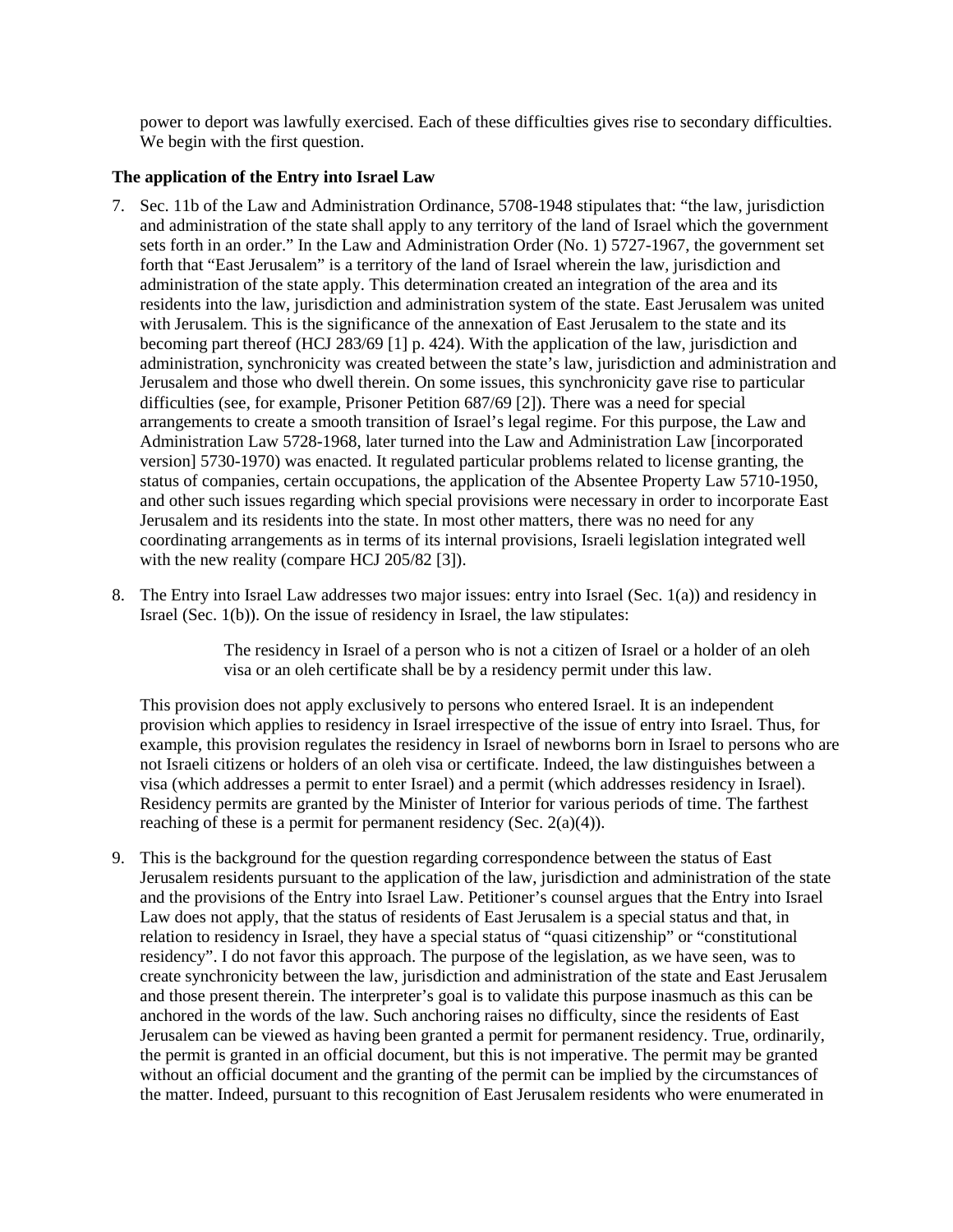the census held in 1967 as persons lawfully residing therein permanently, they were entered in the population registry and given identity cards. This interpretive approach realizes the purpose of the legislative pieces which applied the law, jurisdiction and administration of the state to East Jerusalem; it prevents the existence of legal "gaps"; it creates equality among all persons lawfully present in Israel (who are not citizens or holders of oleh certificates); it corresponds to the practices used throughout the years (see HCJ 293/87, HCJ Various Requests 418/87 [4]; HCJ 209/73 [5]; it prevents the existence of a new status of "constitutional residency" or "quasi citizenship" which are not mentioned in the law and whose rules are a mystery. Indeed, it is difficult to cohere the existence of a "quasi citizenship", as counsel for the petitioner argues. As known, for reasons relating to the interests of the residents of East Jerusalem, they were not granted citizenship without their consent and each was given the possibility to apply and receive Israeli citizenship according to his own wishes. Some applied and received Israeli citizenship. The petitioner, and many like him, did not. Since they refrained from obtaining Israeli citizenship, it is difficult to accept their claim regarding "quasi citizenship" which bears only rights and no duties. Furthermore: under certain conditions, it is possible to revoke the citizenship of a person who was naturalized (Sec. 11(a) of the Entry into Israel Law, 5712-1952). Yet, this "quasi citizenship" is irrevocable. Thus, an anomaly which is neither justified nor logical is created. In his arguments before us, counsel for the petitioner raised various notions according to which the "gap" created in the status of the residents of East Jerusalem is filled by English common law or the rules of customary public international law. As for us, we asked whether, in these circumstances, the gap could not be filled as per the Legal Foundations Law 5740- 1980. Indeed, we have no need to examine the artificial legal constructs suggested by counsel for the petitioner. We are satisfied that there is correspondence between the application of the law, jurisdiction and administration of the state to East Jerusalem and the Entry into Israel Law and that this correspondence leaves no gap which requires the creation of dubious legal constructs. In this context, counsel for the petitioner claimed that applying the Entry into Israel Law to the permanent residency of the residents of East Jerusalem is inconceivable as this means that the Minister of Interior could, with a single breath, deport all the residents of East Jerusalem by way of revoking their permanent residency permit. This claim does not hold. The revocation power held by the minister does not turn permanent residency into residency by grace. Permanent residency is by law and only proper considerations may give rise to the exercise of the powers of the Minister of Interior. It is superfluous to note that the exercise of this power, is, in practice, subject to judicial review.

10. In conclusion: the law, jurisdiction and administration of the state apply to East Jerusalem. Pursuant to this application, the Entry into Israel Law also applies to East Jerusalem and according to the same, the presence in Israel of East Jerusalem residents who were not naturalized is by a residency permit and anyone who was enumerated in the census held in 1967 is considered as having been granted a permit for permanent residency. The petitioner is among those enumerated in 1967 and must therefore be viewed as having had a permit for permanent residency.

#### **The power to deport from Israel**

11. The Entry into Israel Law stipulates that the Minister of Interior may issue a deportation order against a person who is not an Israeli citizen or an oleh if he is "present in Israel without a residency permit" (Sec. 13(a)). It has been found that a condition for exercising the power to issue a deportation order is that the person is in Israel without a residency permit. As we have seen, the petitioner was granted a permit for permanent residency in 1967. It follows that the Minister of Interior's power to deport is subject to the petitioner's not possessing a permit for residency in Israel. According to everyone involved, his permit for residency in Israel expired (in November 1987) inasmuch as this permit was based on the tourist visa granted to the petitioner. However, did the residency permit the petitioner have since 1967 expire? All agree that the Minister of Interior did not revoke the petitioner's residency permit pursuant to the power vested in him under Sec. 11 of the Entry into Israel Law. The doubt is whether the residency permit expired of itself. On this issue, opinions differ. Petitioner's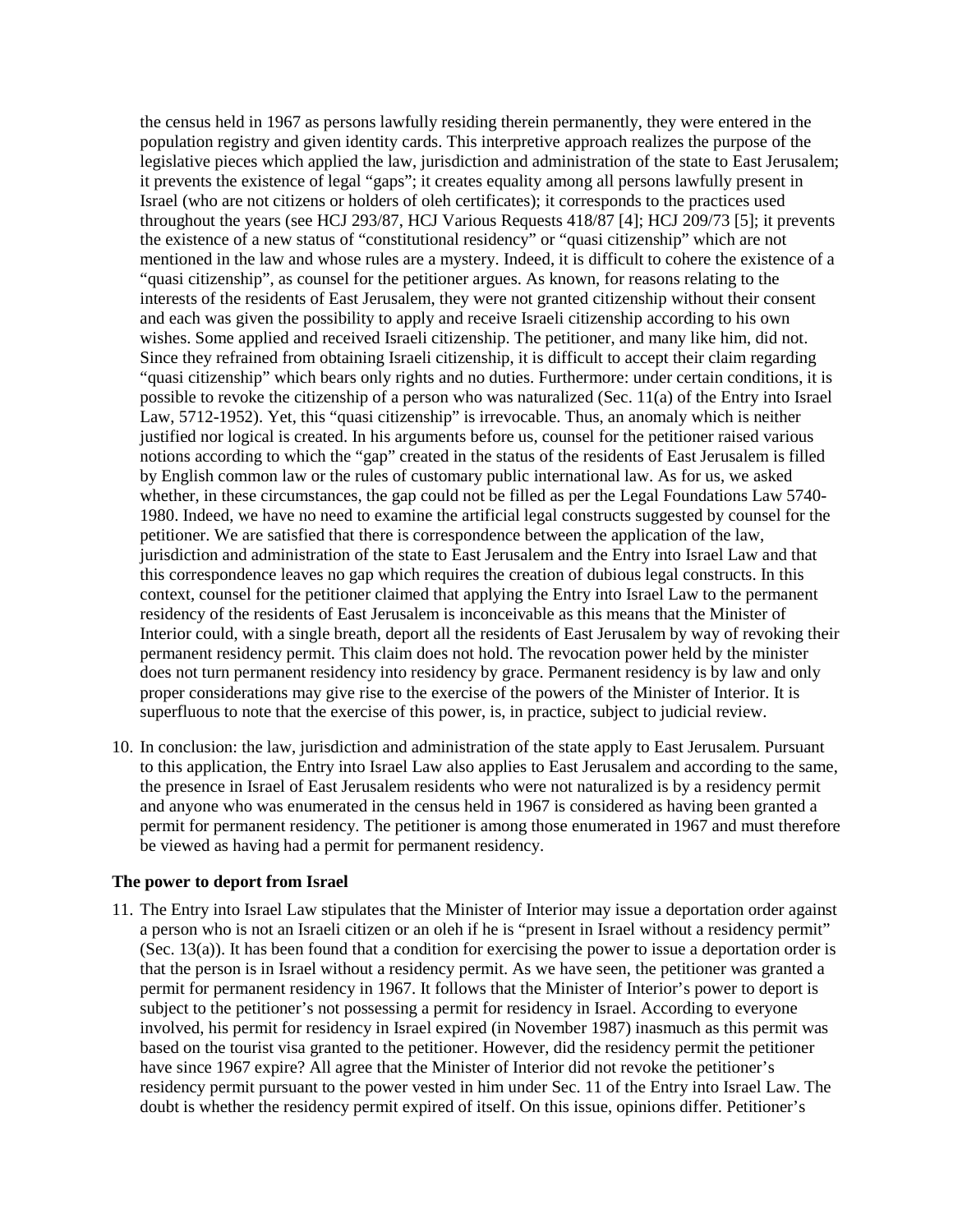counsel argues, as part of his alternate argument, that the petitioner holds a permanent residency permit which did not expire, despite the time he spent in the USA. Respondent's counsel, on the other hand, claims that the petitioner's permanent residency permit expired once the petitioner left Israel and settled in the USA.

12. The Entry into Israel Law does not stipulate any express provision that a permanent residency permit expires if the holder leaves Israel and settles in a country other than Israel. Provisions on this issue may be found in the Entry into Israel Regulations (hereinafter: the entry regulations), enacted pursuant to the Entry into Israel Law. Regulation 11(c) of the entry regulations stipulates that "the validity of the permanent residency permit expires if the holder leaves Israel and settles in a country other than Israel." Regulation 11a stipulates:

> …a person shall be considered as having settled in a country other than Israel if one of the following applies:

> (1) He remained outside Israel for a period of at least seven years… (2) He received a permit for permanent residency in that country; (3) He received the citizenship of that country by way of naturalization."

There is no doubt that the appellant comes under the terms of regulation 11a of the entry regulations as he meets each of the three conditions stipulated therein – conditions, any one of which would suffice to invalidate the permanent residency permit. The petitioner remained outside Israel since 1970; he received a permit for permanent residency in the USA; he received American citizenship (in 1978) by way of naturalization (HCJ 293/87, HCJ Various Requests 418/87 [4]).

Indeed, petitioner's counsel is aware of this difficulty which the petitioner faces. In order to overcome it, petitioner's counsel presented the argument that regulation  $11(c)$  of the entry regulations and, it follows, regulation  $11a - is$  null and void, as it exceeds the power of the Minister of Interior. Counsel for the respondent counters that the section is valid and pursuant thereto, the petitioner no longer holds a permit for permanent residency. However, counsel for the respondent adds that even without the aforesaid regulations, the petitioner's permanent residency permit expired as, in practice, his ties to Israel expired as the petitioner left Israel and settled in the USA while obtaining American citizenship. To this, petitioner's counsel replies that in practice, the petitioner remained connected to Israel, that he never rescinded his wish to return to it, that his time in the USA was for the purposes of studies only and that his settlement and naturalization in the USA were solely for the purpose of making these studies possible. Thus, two "disputed territories" arise between the parties: one regarding the validity of regulations 11(c) and 11a of the entry regulations; the other relating to the petitioner's status regardless of the regulations.

13. As we have seen, under regulations 11(c) and 11a of the entry regulations, a permanent residency permit expires if the permit holder leaves Israel and settles in a country other than Israel. According to counsel for the petitioner, the Minister of Interior was not empowered to issue these regulations and they are therefore null and void. I cannot accept this claim. The Entry into Israel Law expressly empowers the Minister of Interior to "prescribe, in a visa or permit of residence, conditions upon the fulfillment of which the validity of such visa or permit shall depend" (Sec. 6(2)). Such "terminating" conditions may be of an individual nature or a general nature. Regulations 11(c) and 11a must be considered as stipulating terminating conditions of a general nature. Indeed, during the [British] mandate and in the early days of the state, this legislative technique of an "internal" condition in the permit was apparently needed (see, for example, Sec. 7. of the Crafts and Industries Ordinance (regulation thereof), the validity of which was preserved in Sec. 43 of the Business Licensing Law 5728-1968). Later, the approach changed and conditions stipulated by the licensing authority were no longer viewed as "internal" conditions which lead to the expiration of the license of itself, but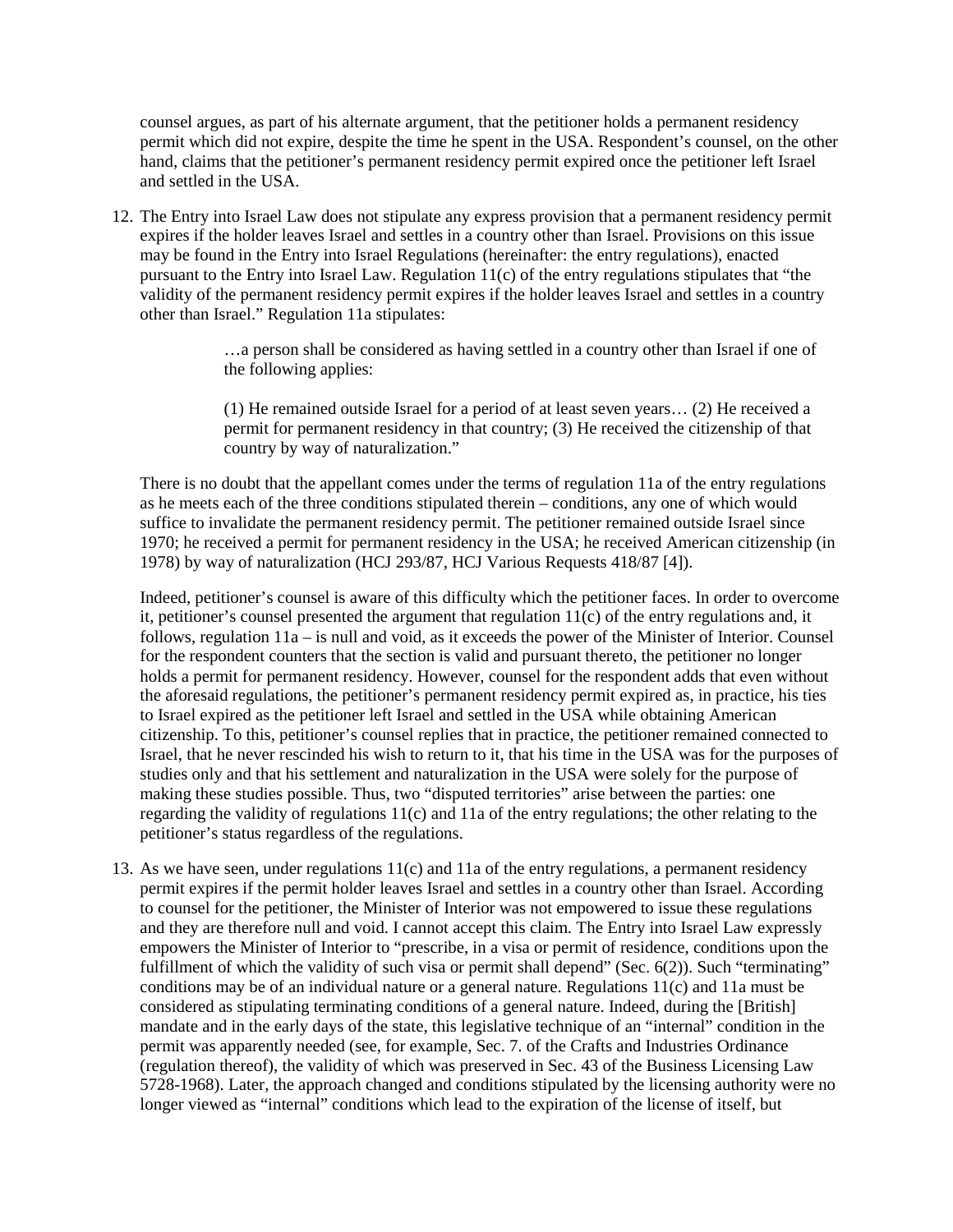"external" conditions empowering the licenser to render the license expired "externally" (compare Business Licensing Law, Secs. 9(74) to 11(c). The Entry into Israel Law uses the "internal condition" method and once it empowers the Minister of Interior to issue such conditions, I see no grounds for the claim regarding the regulations having been enacted *ultra vires*.

14. I have thus far examined the validity of the permanent residency permit under the entry regulations. In the arguments presented to us, the question of the validity of the permanent residency permit was also examined without reference to the regulations. Indeed, regulations 11 and 11a were issued in 1985 (Entry into Israel Regulations (Amendment No. 2) 5745-1985), and before they were issued the validity of the permit was examined pursuant to the Entry into Israel Law itself. I am of the opinion that one can also reach a conclusion regarding the expiration of the permanent residency permit without the regulations and pursuant to an interpretation of the Entry into Israel Law. As stated, the Entry into Israel Law empowers the Minister of Interior to grant a residency permit. This permit may be for the period of time enumerated therein (up to five days, up to three months, up to three years) and it may be for permanent residency.

Obviously, a permit for a set period of time expires "of itself" once the period ends and there is no need for an "external" act of revocation. Can a permit for permanent residency expire "of itself" without an act of revocation by the Minister of Interior? I believe the answer to this is affirmative. A permit for permanent residency, when granted, is based on a reality of permanent residency. Once this reality no longer exists, the permit expires of itself. Indeed, a permit for permanent residency – as opposed to the act of naturalization  $-$  is a hybrid. On one hand, it has a constituting nature, creating the right to permanent residency; on the other hand, it is of a declarative nature, expressing the reality of permanent residency. Once this reality disappears, the permit no longer has anything to which to attach, and is, therefore, revoked of itself, without any need for a formal act of revocation (compare HCJ 81/62 [6]). Indeed "permanent residency", in essence, is a reality of life. The permit, once given, serves to provide legal validity to this reality. Yet, once the reality is gone, the permit no longer has any significance and it is therefore revoked of itself.

15. Once we have arrived at this point, the question is: what are the tests according to which permanent residency terminates? This question is not at all simple. The expression "permanent residency" – which we are to interpret – is a "vague" expression the scope of which must be determined as per the purpose and goal of the legislation. In the matter of the petition at bar, we need not examine all contexts of the expression. Suffice it to say, by negation – as indeed courts do in similar matters: HCJ 269/80 [7] – that a person who left the country for a long period of time (in our case, since 1970), acquired permanent residency status in a different country (compare HCJ 103/86 [8]) and even acquired, in that country, of his own will, citizenship whilst taking all the necessary actions in the USA for the purpose of acquiring American citizenship – is no longer a permanent resident in the country. This new reality reveals that the petitioner uprooted himself from the country and rooted himself in the USA. His center of life is no longer the country but the USA. It is superfluous to note that it is often difficult to point to a specific point in time at which a person ceased from permanently residing in the country and that there is certainly a span of time in which a person's center of life seemingly hovers between his previous place of residence and his new place of residence. This is not the case at hand. In his behavior, the petitioner demonstrated his wish to severe his tie of permanent residency with the country and create a new and strong tie – permanent residency initially and citizenship ultimately – with the USA. True, it may be that the motivation for this wish was obtaining certain advantages in the USA. It may be that in his heart of hearts he aspired to return to the country. Yet, the decisive test is reality of life as it transpires in practice. According to this test, the petitioner transferred his center of life to the USA at some point, and he is no longer to be considered as permanently residing in Israel.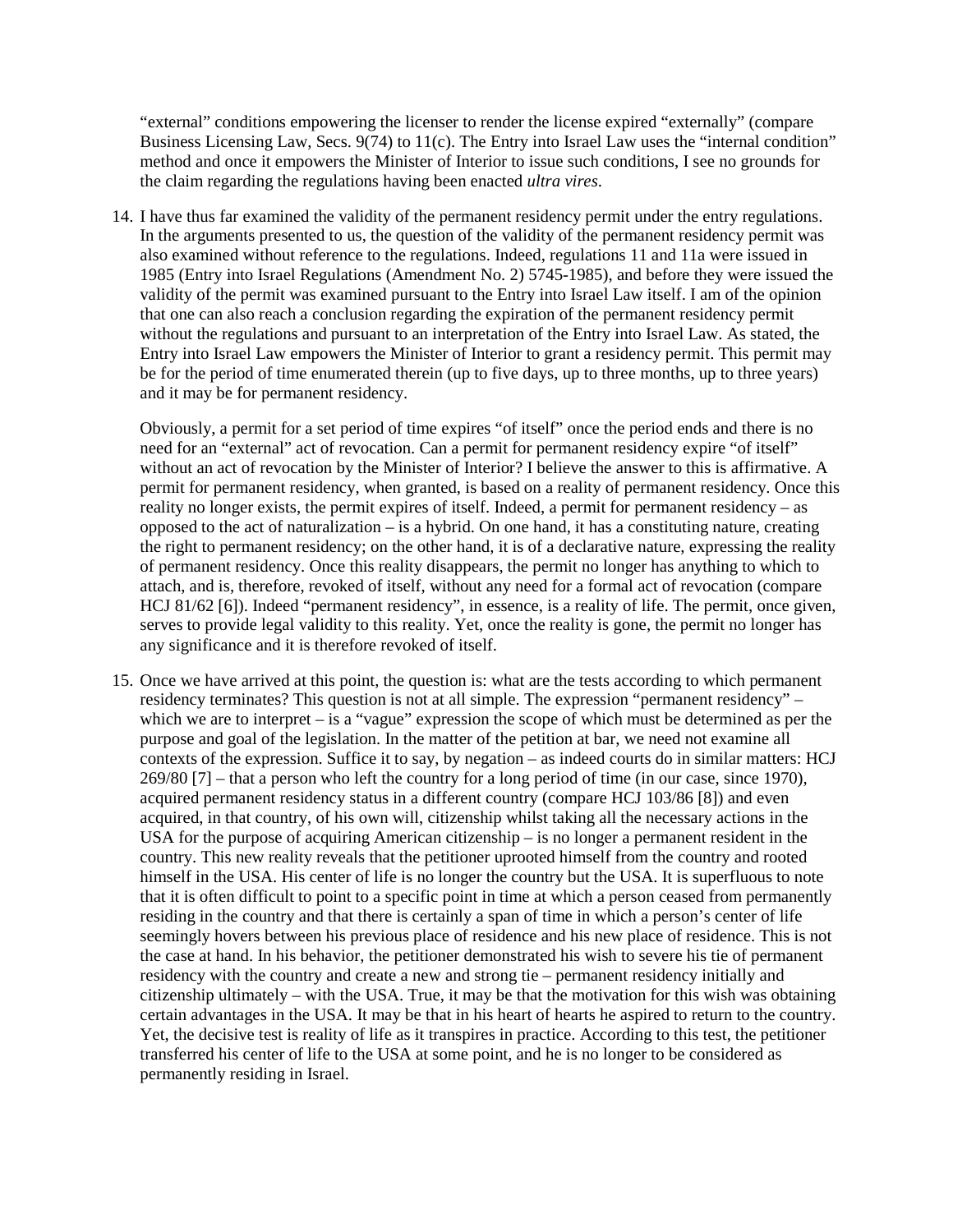16. I have therefore reached the conclusion that according to the provisions of the Entry into Israel Law, the petitioner is not lawfully present in the country as he is present therein without a residency permit. I have reached this conclusion in light of an examination of the primary argument made by counsel for the petitioner that the Entry into Israel Law does not apply to his case and on the basis of his alternative argument that according to the Entry into Israel Law, he holds a permanent residency permit. In view of this conclusion, I no longer need to review the preliminary question, whether the petitioner was permitted to make these arguments, as indeed, his own entry into Israel was made on the basis of American documents (first the reentry permit and then the American passport) and not on the basis of some claim to a right to permanent residency. Indeed, it is a worthy question, whether a person may present himself as someone who has no permit for permanent residency and gain, according to this presentation, visas and residency permits and later make an argument which is based on a completely different state of affairs. As stated, we have decided to review the petitioner's arguments on their merits and leave the question raised in this context for further review.

#### **Was the deportation power lawfully exercised?**

- 17. We have seen, therefore, that the petitioner who is not a citizen of Israel is present in Israel without a residency permit. Under these circumstances "the Minister of Interior may issue a deportation order against him…" (Sec. 13(a) of the Entry into Israel Law). Therefore, the Minister of Interior does have the power to deport. According to counsel for the petitioner, the deportation power was unlawfully exercised as the respondent made extraneous and unacceptable considerations. Moreover, the respondent's decision is tainted by extreme unreasonableness as the deportation of the petitioner would cause the state severe damage. Finally, the decision to deport is tainted by wrongful discrimination. In her response, the respondent's counsel notes that the respondent has absolute discretion which does not require reasoning. To the point of the matter, the respondent's consideration was lawful as the petitioner's actions may harm public order and safety.
- 18. The Minister of Interior's power to order the deportation of a person who is present in Israel without a residency permit is broad. However, it is not limitless. As any state power, it must be exercised within the scope of the purposes of the empowering law. The general considerations which disqualify any administrative discretion also disqualify the discretion of the Minister of Interior regarding the deportation of a person from Israel (HCJ 100/85, 136, 137[9]). As we have seen, the foundation for the respondent's discretion is the recognition that the petitioner's actions disrupt public order and safety, as he openly and intensively engages in activism against Israel's control of Judea, Samaria and the Gaza Strip. We need not resolve the factual differences between the parties regarding this issue, as, even according to the appellant's own version, he acts against Israel's control of Judea, Samaria and the Gaza Strip. We see no unlawfulness in the position of the Minister of Interior according to which a person who is not an Israeli citizen, is illegally present therein and is acting against state interests – should be deported from Israel. Counsel for the petitioner holds that the petitioner's deportation would do the state more damage than good. This question relates to the wisdom of the deportation and to a projection regarding its result. This matter is for the Minister of Interior, not us, to consider and we, of course, do not express any opinion on this matter. In his written arguments, counsel for the petitioner made an argument regarding wrongful discrimination. This argument was not proven by him and it remains vague, backed by nothing. On the contrary, counsel for the petitioner argued before us that the petitioner would have been deported from Israel even without his actions in the Area, since he is illegally present therein. This is how the Minister of Interior acts in other cases, as the case in HCJ 293/87, Various Requests HCJ 418/87 [4] proves. This is all the more so when the petitioner is illegally present in Israel and engages in activities which harm its interests. In conclusion: the respondent's decision to deport the petitioner was made within the scope of his authority under the Entry into Israel Law and we have not found that it is tainted with illegality which renders it null and void.